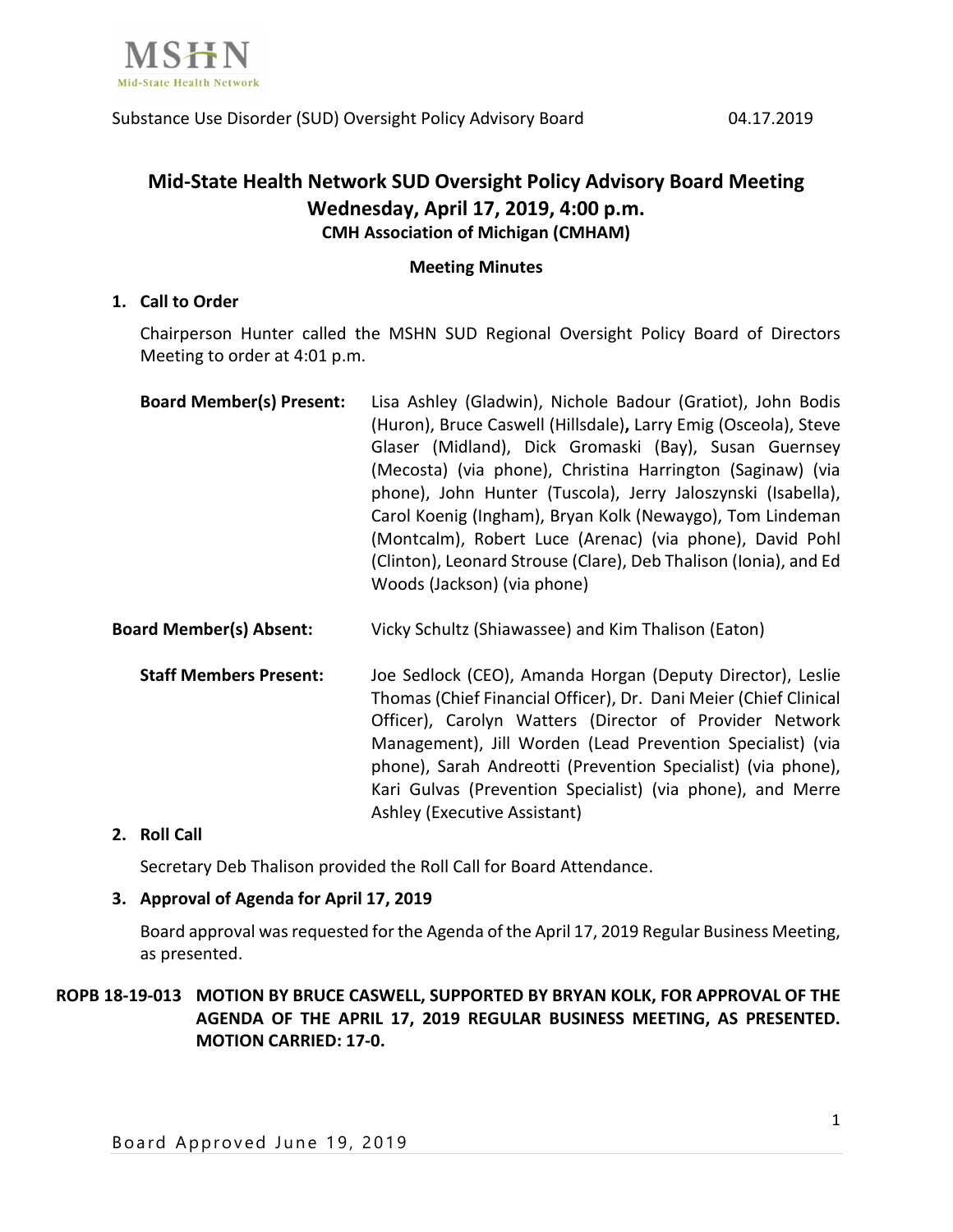

Substance Use Disorder (SUD) Oversight Policy Advisory Board 04.17.2019

Mr. Jerry Jalosczynski arrived at 4:04 p.m.

**4. Approval of Minutes from the February 20, 2019 Regular Business Meeting** Board approval was requested for the draft meeting minutes of the February 20, 2019, Regular Business Meeting, as presented.

# **ROPB 18-19-014 MOTION BY LARRY EMIG, SUPPORTED BY BRUCE CASWELL, FOR APPROVAL OF THE MINUTES OF THE FEBRUARY 20, 2019, REGULAR BUSINESS MEETING, AS PRESENTED. MOTION CARRIED: 18-0.**

# **5. Public Comment**

Mr. Anthony Muller, Wedgewood Christian Services, addressed the board to provide follow up from the February 20 board meeting, stating he had taken the initiative to visit with Newaygo County providers to affirm Wedgewood Christian Services' goal of working in partnership to provide for the needs of the community.

### **6. Annual Organizational Meeting**

• **Election of Chairperson**: Chairperson Hunter called for nominations from the floor, for the office of Chairperson.

# **ROPB 18-19-015 MOTION BY DICK GROMASKI, SUPPORTED BY ROBERT LUCE TO NOMINATE DEB THALISON FOR THE OFFICE OF CHAIRPERSON. MOTION CARRIED 18-0.**

# **ROPB 18-19-016 MOTION BY JERRY JALOSCZYNSKI, SUPPORTED BY BRUCE CASWELL TO CLOSE THE NOMINATIONS AND CAST UNANIMOUS BALLOT FOR DEB THAILSON TO THE OFFICE OF CHAIRPERSON. MOTION CARRIED 18-0.**

- Mr. John Hunter (Ex-Officio) accepted Chairperson Thalison's request to lead the remainder of the day's meeting
- **Election of Vice-Chairperson**: John Hunter called for nominations from the floor, for the office of Vice-Chairperson

# **ROPB 18-19-017 MOTION BY DEB THALISON, SUPPORTED BY DICK GROMASKI, TO NOMINATE JOHN HUNTER FOR THE OFFICE OF VICE-CHAIRPERSON. MOTION CARRIED: 18-0.**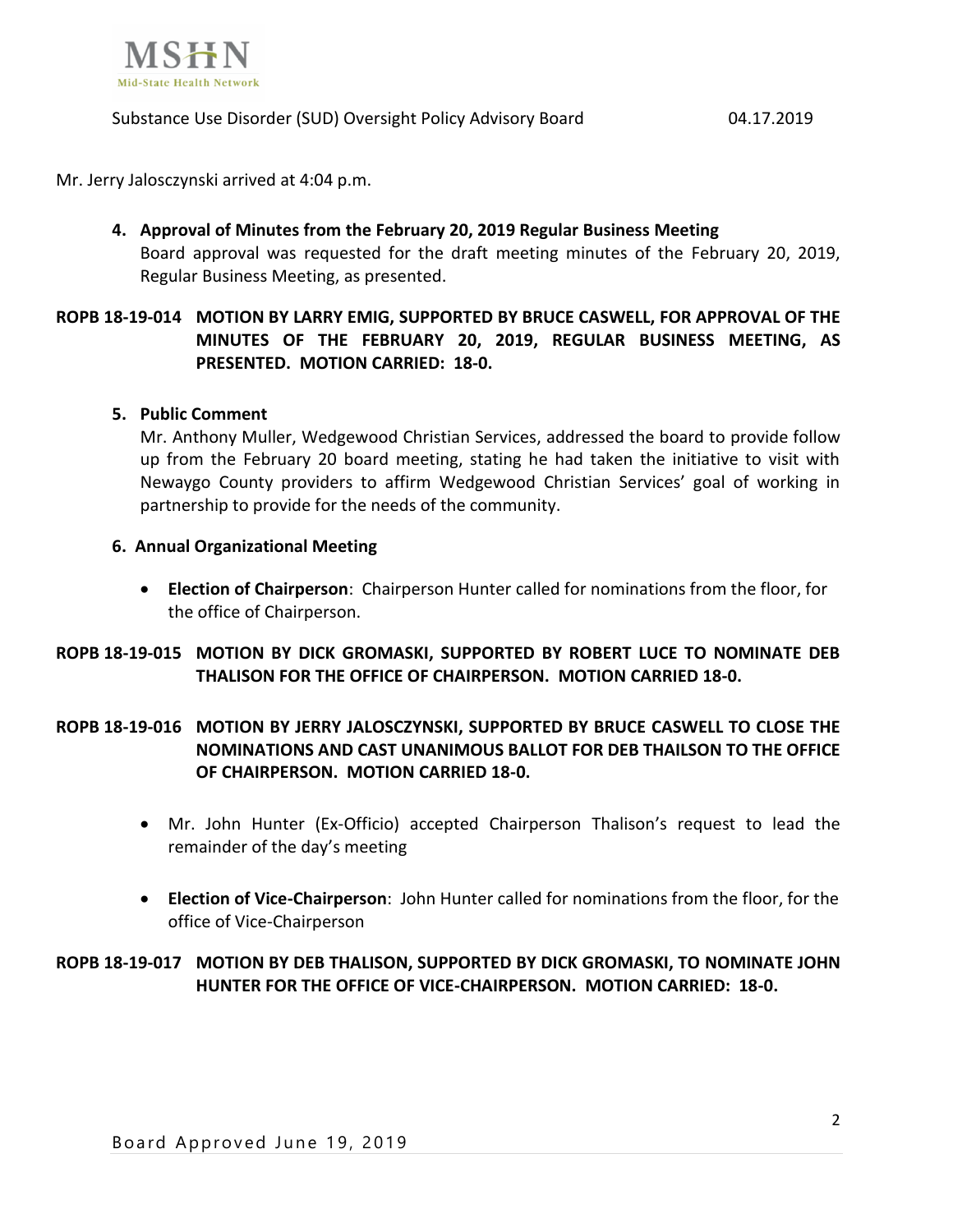

# **ROPB 18-19-018 MOTION BY JERRY JALOSCZYNSKI, SUPPORTED BY ROBERT LUCE TO CLOSE NOMINATIONS AND CAST UNANIMOUS BALLOT FOR JOHN HUNTER TO THE OFFICE OF VICE-CHAIRPERSON. MOTION CARRIED: 18-0.**

- **Election of Secretary:** Vice-Chairperson Hunter called for nominations from the floor for the office of Board Secretary
- **ROPB 18-19-019 MOTION BY DICK GROMASKI, SUPPORTED BY DEB THALISON TO NOMINATE BRUCE CASWELL FOR THE OFFICE OF SECRETARY. MOTION CARRIED: 18-0.**

# **ROPB 18-19-020 MOTION BY JERRY JALOSCZYNSKI, SUPPORTED BY DAVID POHL TO CLOSE THE NOMINATIONS AND CAST UNANIMOUS BALLOT FOR BRUCE CASWELL TO THE OFFICE OF SECRETARY. MOTION CARRIED: 18-0.**

#### **7. Board Chair Report**

Vice-Chairman Hunter welcomed Mr. John Bodis and Ms. Nichole Badour, the board's two newest appointees. He reported both had just participated in their board member orientation session and were attending their first meeting in person.

The vice-chairman referenced the disclosure forms, provided in hardcopy within member folders. He advised completion of the information therein is an annual requirement and directed members to submit completed forms to Ms. Merre Ashley after the meeting, or as soon as possible in the days following.

Ms. Carol Keonig arrived at 4:28 p.m.

#### **8. Deputy Director Report**

Ms. Amanda Horgan provided information and overview of materials included in board meeting packets on the following topics:

- FY2019 PA2 Funding and Receipts by County
- FY2019 PA2 Use of Funds by County and Provider, as of February 2019
- FY19 SUD Financial Summary Report, as of February 2019
- Intergovernmental Agreement/Addendum Status Update
- FY19 SUD Allocation Amendment #2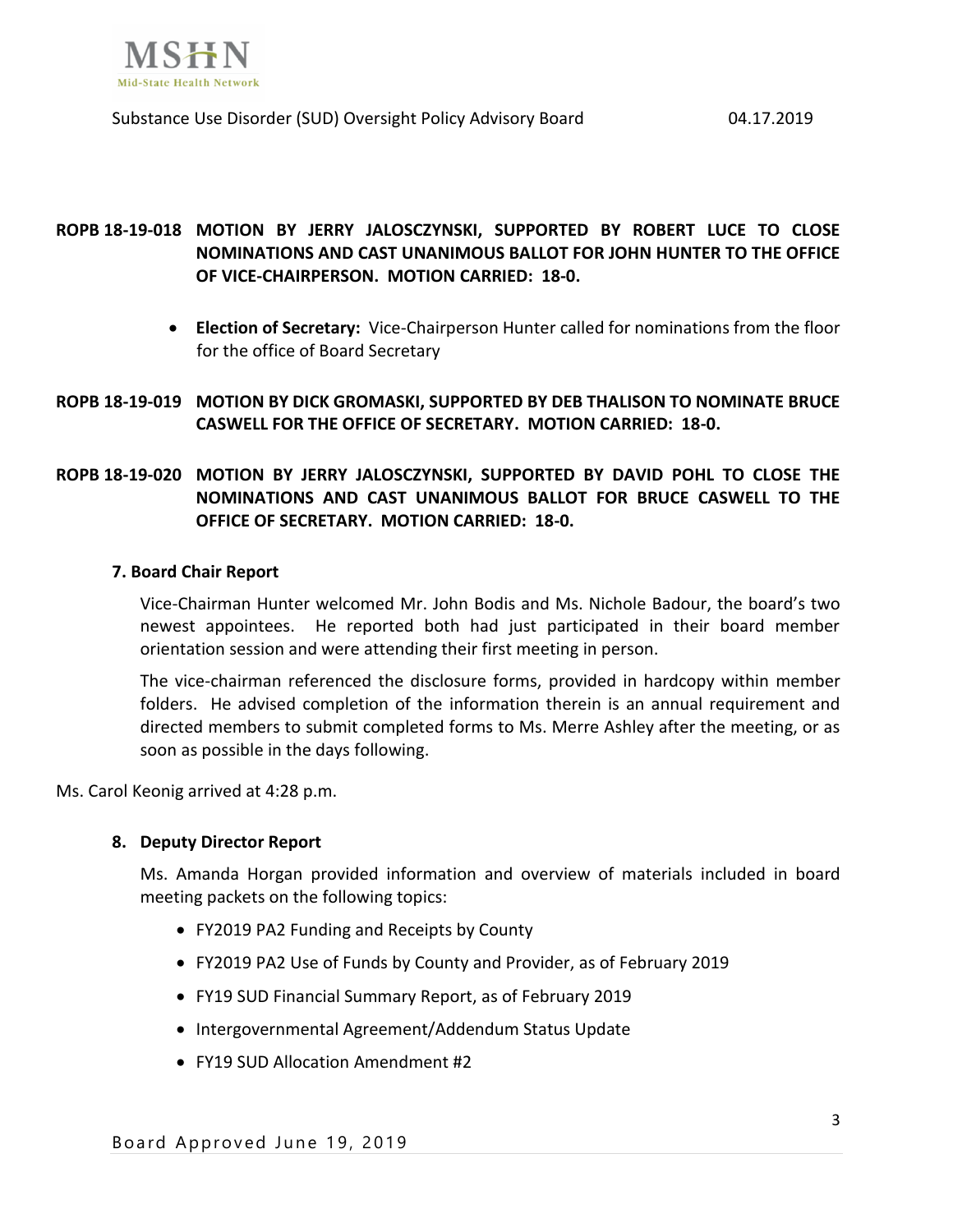

### Substance Use Disorder (SUD) Oversight Policy Advisory Board 04.17.2019

### **9. Operating Update**

Dr. Dani Meier provided updates and information on the following:

- Status of FY19 NOFA (Notification of Funding Availability) Requests/Contracts
	- $\circ$  Approved by the board at their February meeting, proposals have been received from all counties and are getting underway
- Annual Plan Process
	- $\circ$  Identification of goals and/or obstacles has been established to allow readiness for the next fiscal year. Processes have been streamlined in response to feedback from providers, lending to a more collaborative annual planning process for FY20 and beyond. Notification pertaining to the annual plans slated to be released in the next few weeks
- Technical assistance for providers specific to several areas is ongoing. Areas include:
	- o Addressing Corrective Action Plans;
	- o ASAM Certification/Recertification;
	- o Treatment Planning; and
	- o Program Planning/Integration (i.e. Trauma Informed Care, Dual Diagnosis)
- Expansion of Services
	- o RFPs (Requests for Proposals) for additional services in counties where said services are limited
	- $\circ$  SAMHSA grant funded mobile care unit will reach areas where transportation is an issue, and to rural areas where services are less accessible

#### **10. FY19 Substance Use Disorder (SUD) Public Act 2 (PA2) Requests/Contract listing**

Ms. Carolyn Watters referenced and provided an overview of the corrected listing provided in hardcopy and included within member folders.

# **ROBP 18-19-021 MOTION BY JERRY JALOCZYNSKI, SUPPORTED BY BRYAN KOLK, TO APPROVE THE REVISED FY19 SUD CONTRACT LISTING, AS PRESENTED. MOTION CARRIED: 19-0.**